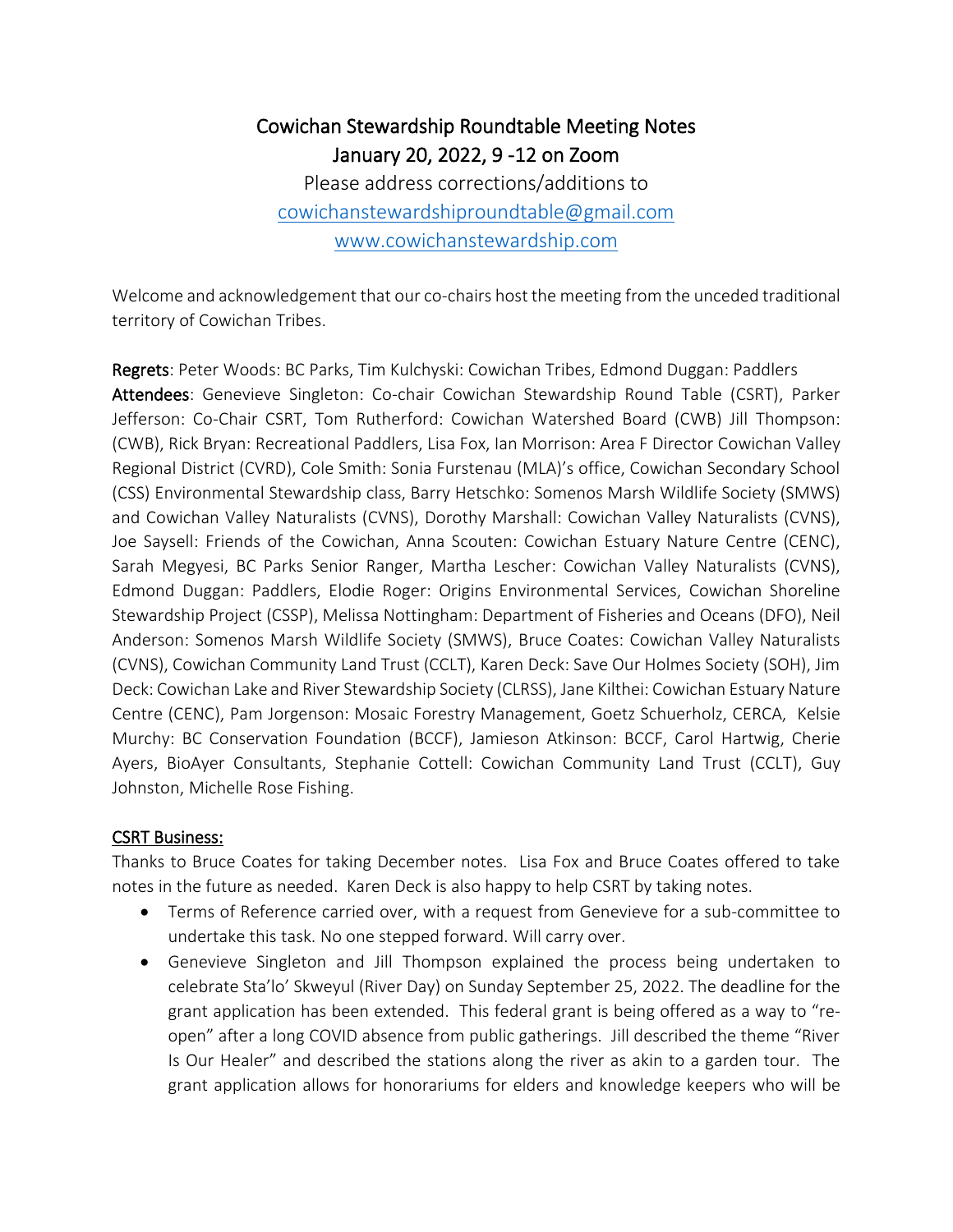invited to be present at each station. There will also be room in the budget to pay for essential staff/organizers. The deadline is the end of January, Jill will keep CSRT updated as to whether our submission will be accepted.

## Round the Table:

Tom Rutherford (CWB): January 13 Minister Conroy signed Ministerial Order M8 – 2021 Xwulqw'selu Koksilah River watershed order. It provides a mandate for the provincial staff to work with Cowichan Tribes to create a Water Sustainability Plan for the Koksilah watershed. The scoping process to lay out the groundwork for this was initiated in March 2020, CWB has been acting as secretariat and advisor to the process since then. This is significant because it is the first WSP underway in BC. The ecological values considered in water management decisions. Collaborative decision- making approach with FN's. It is enforceable. It is a big step down the road of water sustainability in BC – happening right here in our watershed.

The CWB will discuss its potential role in holding or supporting a Conservation water license for the Cowichan River at our next meeting on Jan. 31 – those meetings are virtual – but open to the public.

Jeff Anderson, the principle of Geomorphic, the river scientist retained to develop Eflows and Critical flows for the Koksilah through the CWB CESI grant is in the process of finalizing his report – it's very interesting. It's been run by our tech. advisory committee, Cowichan Tribes technical staff and will be reporting out to our board in Feb. or March – I will keep this table informed so those of you who are interested can attend. Take away is that Jeff has taken a really close look at both the water availability and the habitat – and the connection between the 2 using some very advanced modeling – with some very interesting results.

CWB is following up on its "Why fish need water" video with a second in the series – "Why fish need trees". Filming will be completed next week – product be available by springtime. Interested in why fish need water? – video on our website – cowichanwatershedboard.ca

Rick Bryan, Paddlers: Glad to finally get out on the water. He will be speaking to the Nanaimo Watershed Round Table at their next meeting.

Lisa Fox: This is Lisa's first Roundtable. Welcome Lisa! After years in Alberta working on watershed issues, Lisa has recently moved here and is looking forward to learn about BC watersheds and becoming involved.

Bruce Coates, CVNS, CCLT: spoke about "Ted" Talk, the latest in the speakers series. Ted Leischner spoke about native pollinators, including mason bees. In order to expand the area that pollinators can use, a pollinating neighbourhood near Cairnsmore Street, Duncan is proposed, with a group of neighbours planting bee friendly flower gardens. He recommended Geoff Strong's letter in the Times Colonist about the 2 billion tree initiative. Next speaker on Feb. 7 will be Emmie Page, Marine Campaigner for Pacific Wild on Herring. Other speakers include Genevieve Singleton speaking on Quw'utsun Sp'e'lug'um, Cowichan Flowers (Feb 15), Alicia Taylor and Terrence Miranda's "Project Bird Songs" and what hearing loss means for happiness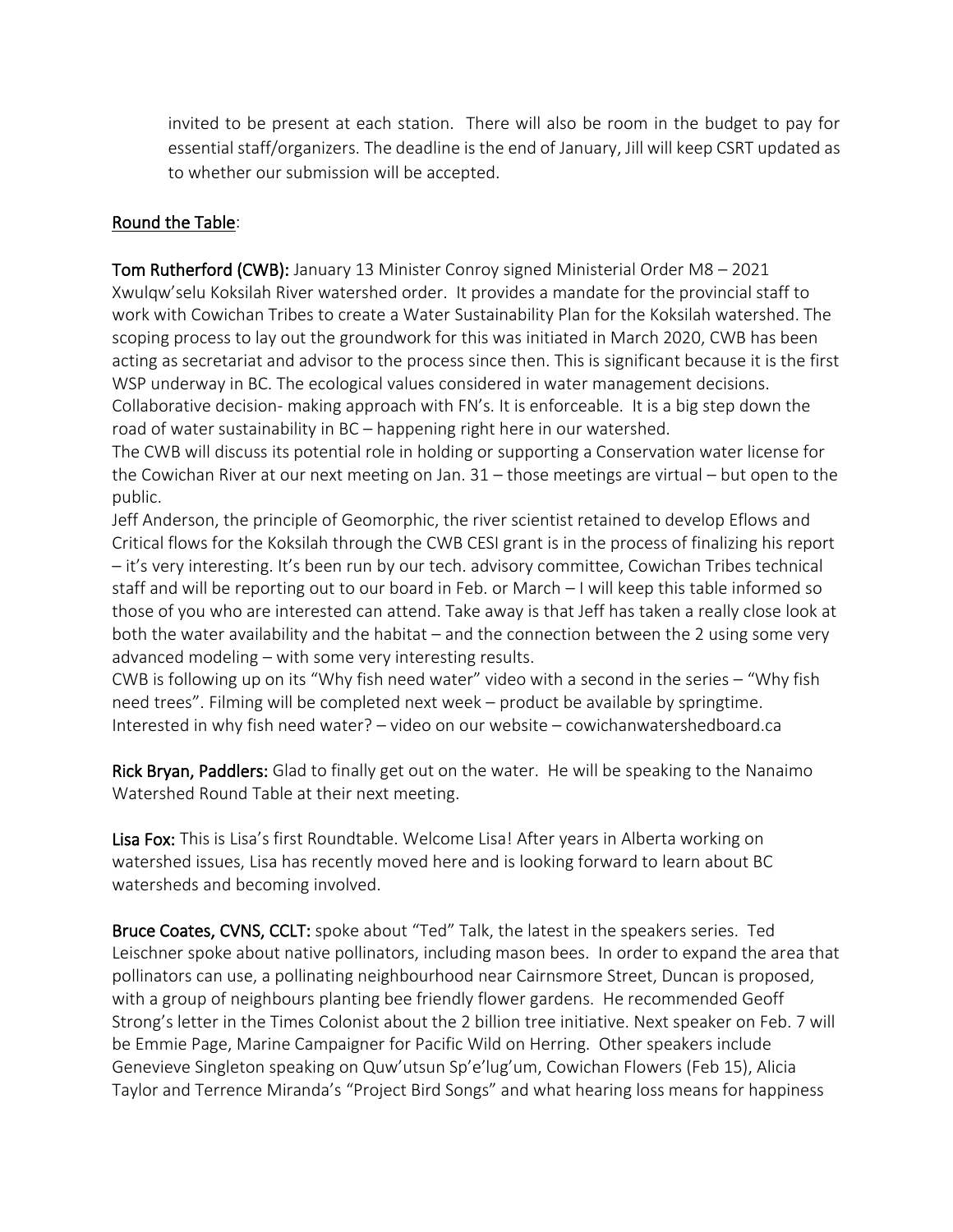and habitat conservation (evening March 15) and Dr. Verena Tunnicliffe on Hot vents and Seafloor Seamounts (April 4). Bruce also spoke about the seminar "Blue Ecology" as a concept for integrating First Nations and Western Concepts for "water reconciliation. For more information: [kstephens@watersustainabilitybc.ca](mailto:kstephens@watersustainabilitybc.ca) [or paul@nalt.bc.ca](mailto:%20or%20%20paul@nalt.bc.ca)

**Ian Morrison, CVRD:** Ian spoke about the increasing interest in storm water management. He cited the example of torrent flows and land slides in Cowichan Bay. Costs to install and maintain storm water systems are paid by the residents that are directly affected. It is a provincial jurisdiction, so regional districts must go to MOTI for zoning, road access and drinking water issues in new subdivisions. The Flood Management bylaw is meant to address waterfront properties to prevent building too close to the 200-year flood plain. This is designed to prevent loss of value to homeowners in case of flooding. In budget news, directors want to keep taxes down. As a result of this and other concerns, some CVRD directors wish to save money by cutting funds to the Park Acquisition Fund. Ian asks concerned folks to contact the Chair and Directors: [legislativeservices@cvrd.bc.ca.](mailto:legislativeservices@cvrd.bc.ca) The provincial government is studying the Private Managed Forest Lands Act and has frozen the land taxes of private owners. As a result, the rest of BC residents have to pick up the slack.

Cole Smith, representing Sonia Furstenau: Re: Storm Water Management, Sonia is working to encourage government to address the effects of extreme weather. Sonia has recently met with residents of Youbou/Meade Creek who have felt the effects of logging. In situations like this Cole said MOTI should take more a greater role in stormwater management, recognizing that its infrastructure is oftentimes the primary or only water drainage infrastructure in a drainage area." Sonia is also urging for better proactive planning for housing so that people will not have to deal with land erosion issues.

Jim Deck, CLRSS: Our Signature Project for many years was our "Annual River Cleanup". This event was held towards the end of August just before things started to shut down for the summer. One of the biggest issues over the last few years was tubers. The amount of garbage dumped in the river was considerable. The tube companies were receiving pressure to clean up their mess. In 2020 the Tube shack started to clean up the garbage in the river. This continued in 2021. In 2021 the CLRSS and Tube Shack held a river cleanup day in September. Participation from the local community was not as good as previous years.

The CLRSS have decided to allow the Tube Shack to take on the river cleanup on their own and we would seek a new Signature Project that would define who we are.

We are stewards of the Cowichan Lake and River and therefore need a Signature Project to take to the community to demonstrate our leadership.

In 2022 the CLRSS looks forward to working with the CSRT in a River Celebration Day on September 25, 2022. The CLRSS will prepare an activity that demonstrates our commitment to the lake and River.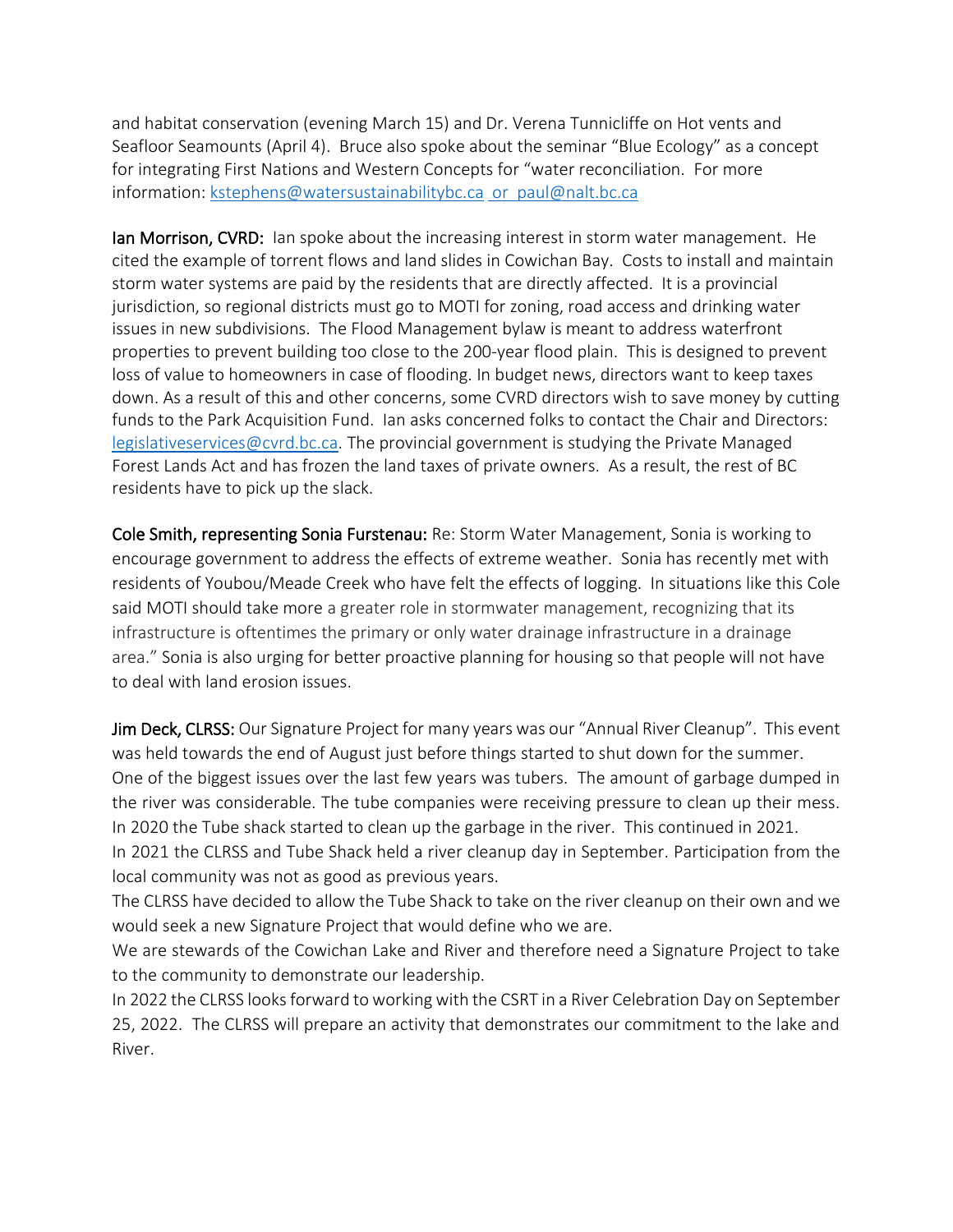Karen Deck, SOH: We are pleased to hear that the CVRD is hiring a Watershed Protection and Drinking Water Coordinator. The community has always had watershed protection as its first priority. We, along with many others are advocating for changes to the PMFL Act that will give local governments like the CVRD the ability to increase watershed protection. The directors have noticed an increase in fish populations in the creeks that run year-round in Youbou. Logging trucks are very busy after the holiday, bringing out lots of very small logs. We are reaching out beyond the community for allies and counsel as forestry activity increases above our community.

Barry Hetschko, CVNS, SMWS: Storm water management is also a concern for Barry, as the proposed development around the new hospital does not as yet have a system that will prevent run off into Somenos Lake and Averill Creek. He thinks ponds and bio-swales would be the solution and has been advocating for this for years.

The swan and goose count: 497 swans, 600 geese. 31 eagles and 6 red tail hawks were also counted. There are other bird counts that happen over the year. Barry offered to help in any way he can for the River Day event in September.

Neil Anderson, SMWS: Recent weather events caused significant flood damage at the open-air classroom as well as the fence. SMWS is actively seeking grants for projects that direct storm water and water quality monitoring. Neil also informed the group that there is a toxic element in tires when in contact with ozone and is very toxic to fish populations. A question from Genevieve was about the tire fire's effects downstream. Neil responded that the fire retardant used is also toxic. Dr. Dave Preikshot is involved in investigating.

Anna Scouten, CENC: This is Anna's first CSRT meeting. Welcome Anna! Anna has a background in restoration and is stepping into Sierra's role. Alicia is mentoring her and they are looking for restoration projects.

Jane Kilthei, CENC: CENC has submitted a grant application to Eco-Action to bring high school youth to the Koksilah and Cowichan Rivers. The plan is to bring these students back to the sites over a series of years to discover and assess the successes and failures of different planting methods. A tour of watersheds with Tom Rutherford and a workshop at the Mesachie Lake Research Station would be planned for students from Cowichan Secondary and Cowichan Lake Secondary schools. There has been great buy-in from Cowichan High and great support from Social Planning Cowichan. Qu'wutsun Tribes Elders will be at Bright Angel Park to share their knowledge. Summer projects outside of school will bring young people back to the same watershed sites over 3 summers.

Joe Saysell, Friends of the Cowichan: Joe reported disturbing numbers for Coho and Chum and once again talked about the urgency to close the upper river from the 70 Mile trestle to the weir to be closed for four months as a way to bring the fish populations back. He asked for letters of